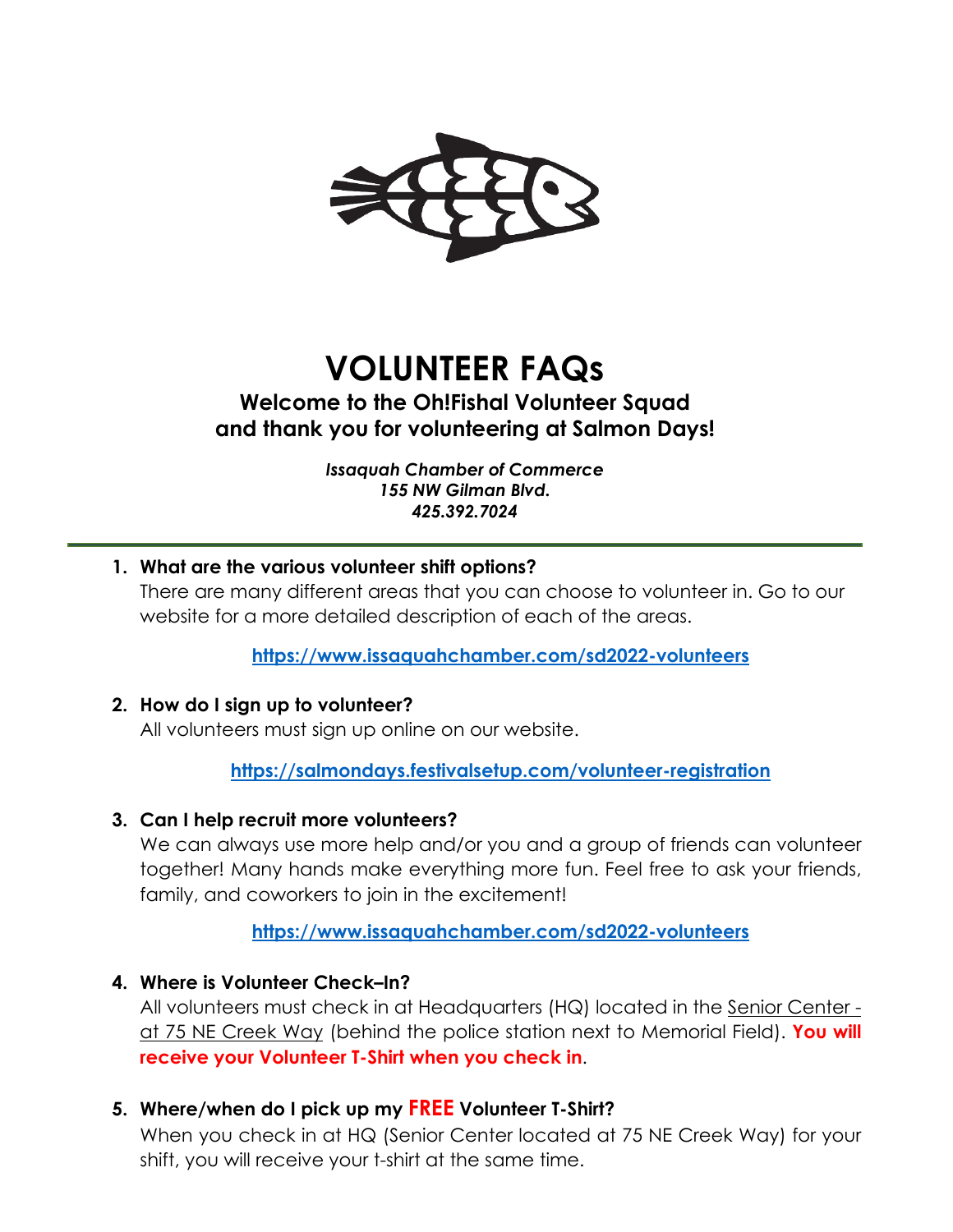# **6. Who do I call if I have a question before or during the event?**

If you have a question *before* the event, please call the chamber office at (425) 392-7024 or email at info@salmondays.org. If you have a question *during* the event, contact Headquarters.

# **7. Where do I park?**

Parking during the festival is always at a premium, especially the closer you get to downtown. Please check out [salmondays.org](http://salmondays.org/) for a list of paid parking lots.

**8. I am in high school and am eligible to get credit for volunteerism. Who do I speak to/where do I go to get this information after I volunteer at Salmon Days Festival?** Upon your shift's end, you will go back to HQ in the Senior Center to check out. When you do, the Volunteer Coordinator will give you a filled-out paper that contains all the information you will need to get credit for the hours you volunteered with us. This should help you fill out your school's request online and streamline the process for you.

# **9. What should I bring with me?**

Please dress for the weather- layers are good. Wear comfortable shoes for walking that are weather appropriate. Bring a bag or backpack for your personal items: water bottle, hat, gloves, sunglasses, and sunscreen (weather depending).

# **10. Volunteer Appreciation Party: Date and Time TBD**

- > Issaquah Valley Senior Center 75 NE Creek Way, Issaquah, WA 98027
- Cost: Free! Join us for the Salmon Days after party to celebrate Flippin Fabulous YOU!
- P Register at: [www.IssaquahChamber.com](http://www.issaquahchamber.com/) and click on the calendar to reserve your seat.

# **11. What is new at the festival this year?**

There are a lot of new activities this year, but probably the most important ones are:

- (a)A short Walking Parade will kick off the festival on Saturday. It will start at the Community Center and end up on the Field of Fun.
- (b)The Community Center music stage is back.
- (c)Streaming Live Lounge teen activities; moved to the Mercantile parking lot (North Front Street north of Dogwood).
- (d)There will be 2 family-friendly Beer Gardens one at the Community center and one at Front & Sunset.
- (e) The Carnival is back and will be located near Target.
- (f) Local Talent Stage on the Field of Fun showcasing Issaquah talent!
- (g)Festival Gear is available through our online store at
- [www.finedesigns.com.](http://www.finedesigns.com/) Design your own gear with this year's logo or 4 other designs to choose from!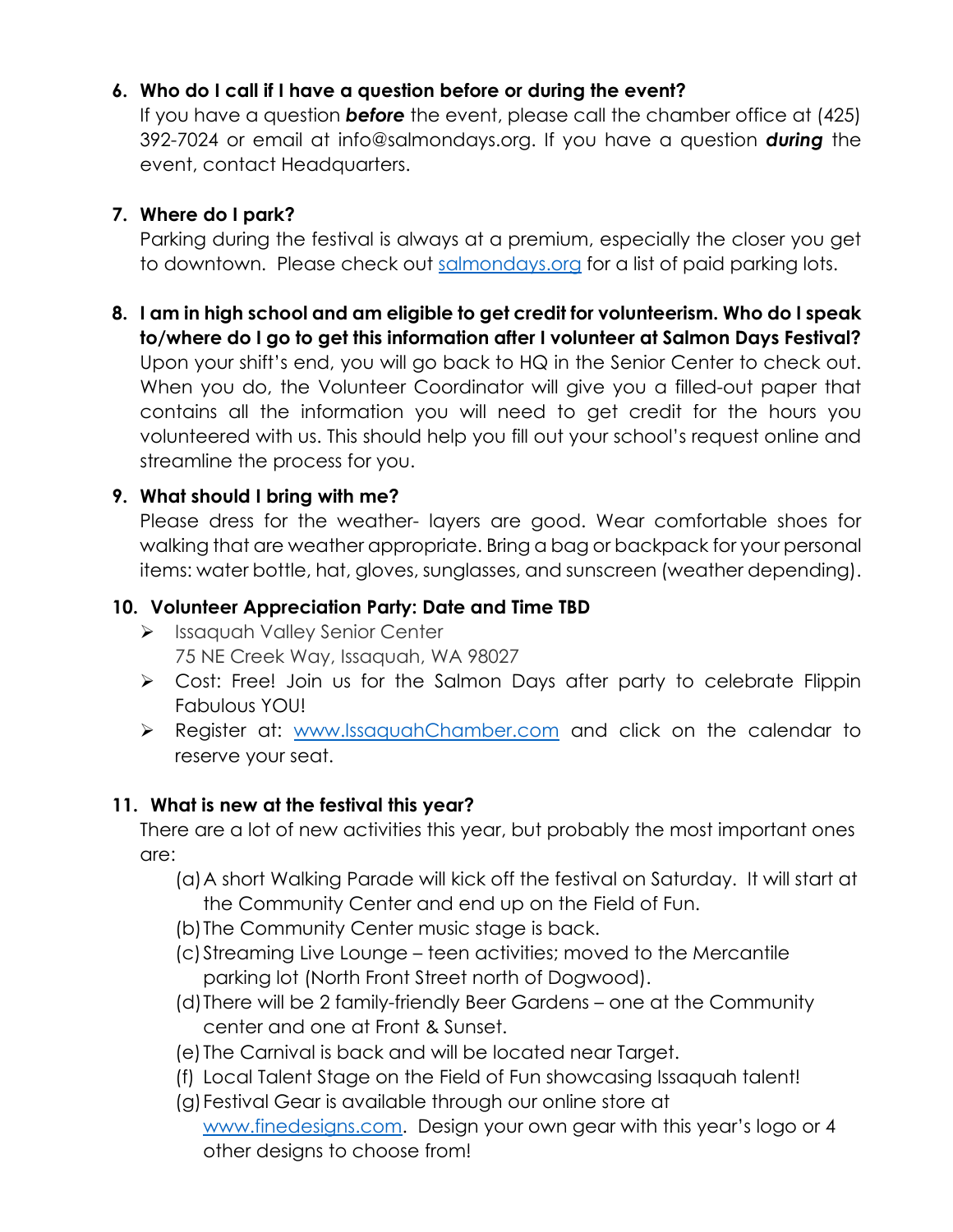# **12. Where are the Information Booths?**

There are three Information Booths. One at the intersection of Front St & Sunset, one near the intersection of Front St & Dogwood, and one on the Field of Fun in front of HQ (the Senior Center).

# **13. What if there is an emergency?**

If you have or witness an emergency, please call 911. If you see something suspicious, please let another volunteer, a team leader and/or headquarters know.

#### **14. Lost Child or Parent?**

If you have a lost child or lost parent, please take them to the nearest Info Booth and they will know what do to once you get there.

#### **15. Where are the First Aid booths?**

There are 3 First Aid Booths. One at each end of Sunset and one near the intersection of Front St. and Dogwood.

#### **16. Salmon Days Headquarters (HQ)**

Headquarters is located at the Senior Center located at 75 NE Creek Way next to Memorial Field and behind the police station.

#### **17. Where is the Kiwanis Salmon BBQ?**

The Kiwanis Salmon BBQ is located at Gibson Hall on Newport Way across from the Hatchery.

#### **18. Where is the fish hatchery?**

The best viewing area is from the bridge at the Hatchery. The fish hatchery is on West Sunset Way by the Issaquah Creek where the salmon will be coming up from!

#### **19. Are there refreshments for volunteers? And if so, where?**

Light snacks are available at Salmon Days HQ. Feel free to kick back and recharge your battery before or after your shift.

# **20. ATM Machines**

# **Festival Mobile Cash Machines are in convenient areas throughout the show.**

- > Front St North & Dogwood
- $\triangleright$  Front St in front of Chicago Pastrami
- Front & Alder
- $\triangleright$  Library
- Entrance to 'Foods of the World'
- **▶ Community Center near the Beer Garden**

# **21. Disabled Parking:**

- $\triangleright$  Dollar Tree 30 spaces
- $\triangleright$  Community Center 15 spaces